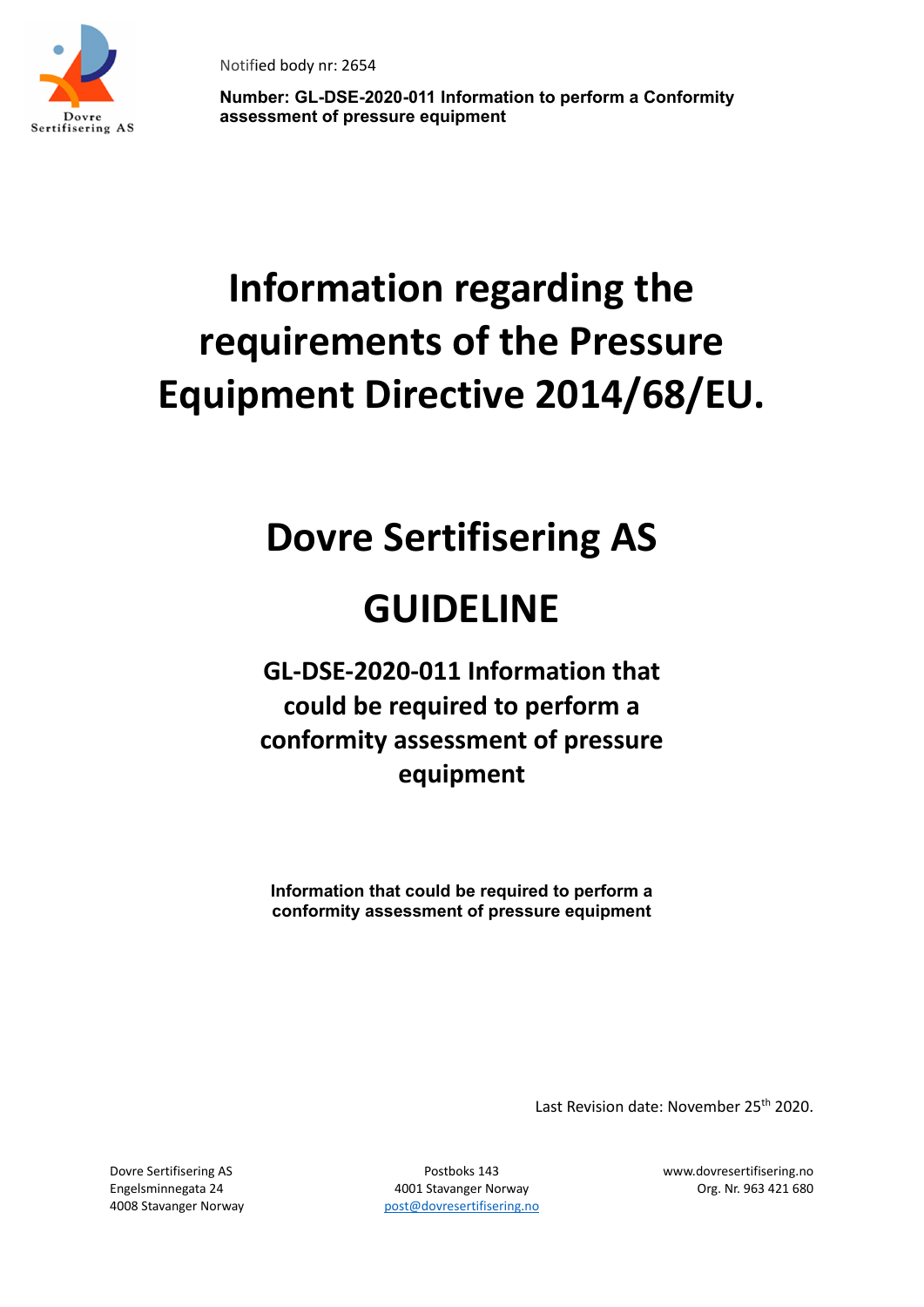

#### **Number: GL-DSE-2020-011 Information to perform a Conformity assessment of pressure equipment**

To perform a conformity assessment a Notified Body needs to receive enough information to assess the design against the essential safety requirements of the PED 2014/68/EU. This information depends on the type and complexity of the system under investigation.

We have made a list to inform the manufacturer on the basic information that could be required to perform the conformity assessment.

The list is extensive and it is possible that not all information will be applicable for your specific equipment. If you are in doubt or have any questions regarding the information please contact us. We will help you to clarify what information is needed for your equipment.

#### **Contents**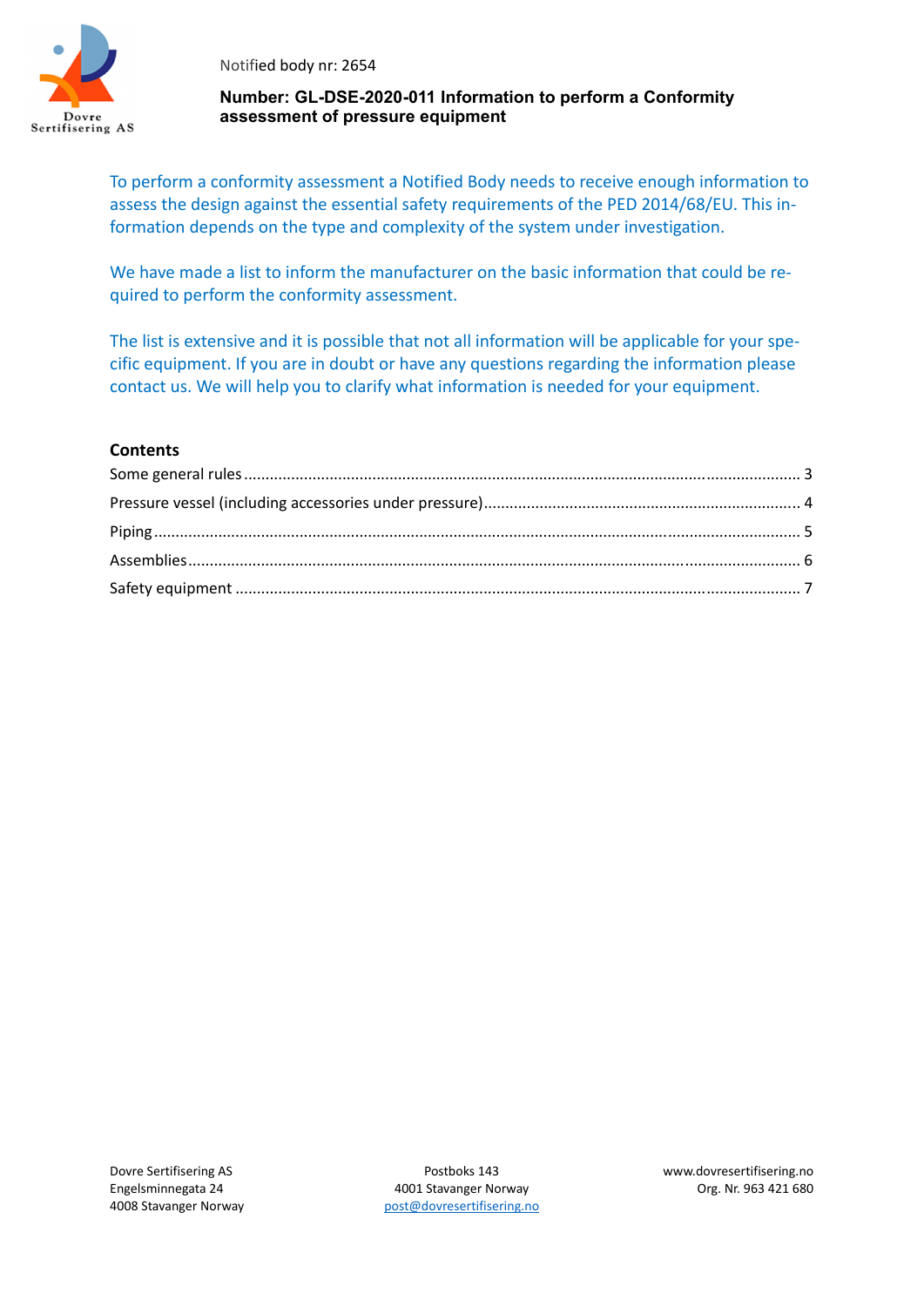

#### **Number: GL-DSE-2020-011 Information to perform a Conformity assessment of pressure equipment**

#### **Some general rules**

For all types of pressure equipment the following applies.

- If the product is in the scope of PED 2014/68/EU, the directive applies
- Under PED, standards are voluntary. The manufacturer is responsible to ensure that the product meets the requirements of the directive
- If a European harmonised standard is used, there is presumption of conformity with the Directive (at least and limited to the ESR (Essential Safety Requirements) listed in Annex Z(A))
- If another standard and or private code is used, the manufacturer has to demonstrate compliance with all applicable ESR.
- The fact that a standard is well-known, commonly used, …. Is in itself not sufficient.
- The reference with the requirements is the Directive, not the standard.

To prevent issues with the ESR of the PED it should be prevented that bits and pieces of various codes are mixed. This could cause serious problems and is dangerous as the standard/code need to be applied in full for coherence and safety reasons.

By using private codes such as ASME, additional measures must be taken by the manufacturer and taken into consideration by Dovre Sertifisering AS to ensure full compliance with PED. The manufacturer shall document the compliance and confirm this in the DOC. Dovre Sertifisering AS shall ensure that based on category and module used that full compliance with PED is verified.

The use of other non-harmonised standards will only be indicated on the COC if these are reviewed and validated and confirmed that these are used in full. To prevent any issues on this matter Dovre Sertifisering will review the pressure equipment according to Harmonised standards if not specifically mentioned otherwise.

We refer to the following Guidelines for more information.

Guideline: F-06; Guideline: F-08; Guideline: G-01; Guideline: F-08; Guideline: I-06; Guideline: I-05.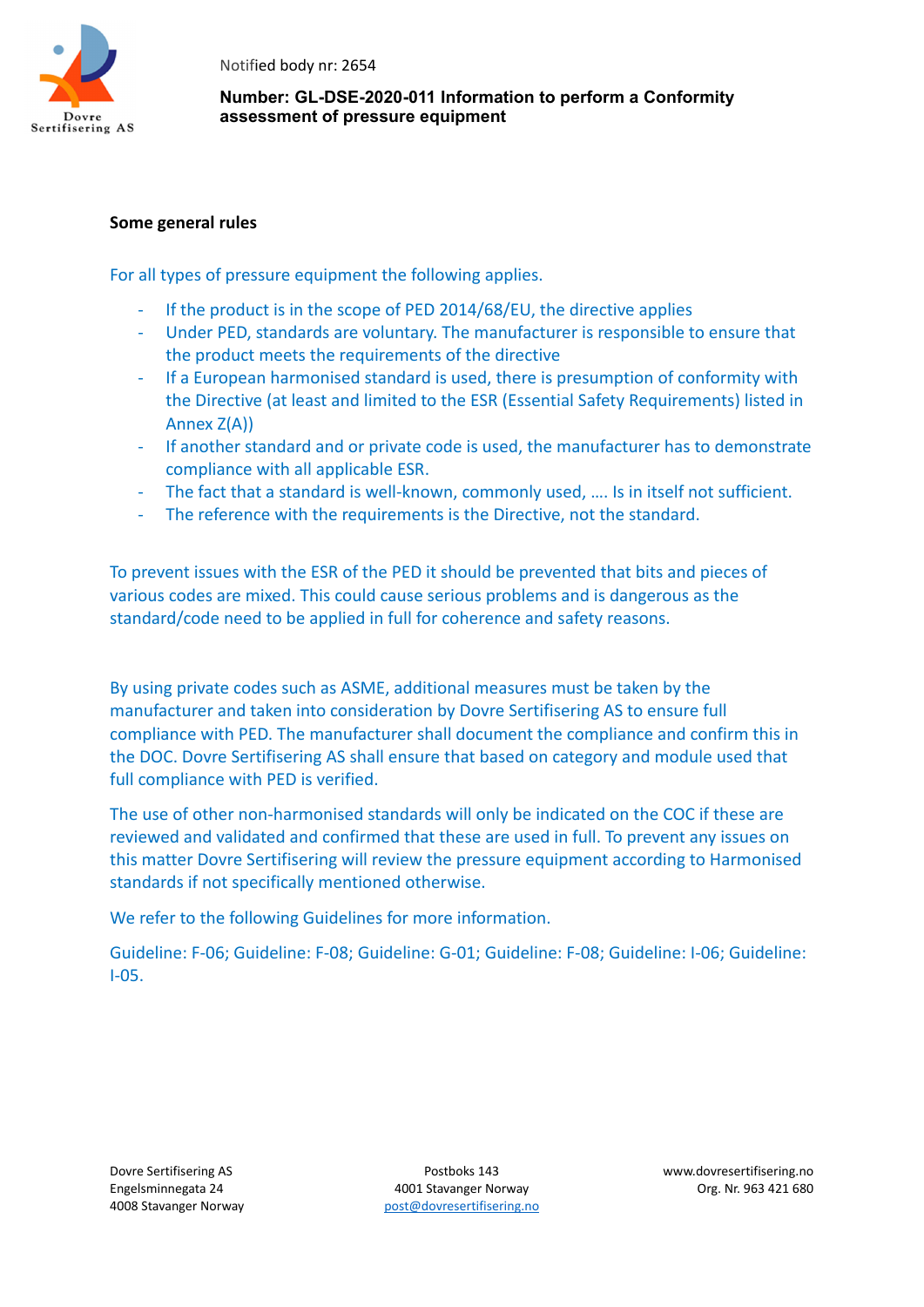

#### **Number: GL-DSE-2020-011 Information to perform a Conformity assessment of pressure equipment**

#### **Pressure vessel (including accessories under pressure)**

#### **Basic information that is required for all pressure vessels.**

- 1. Application for a conformity assessment.
- 2. Technical specifications of the pressure vessel (Pressure, temperature, Fluid description and phase).
- 3. The (harmonised) standards used for the design of the vessel.
- 4. Design calculations and drawings (the documents should include latest revisions and date).
- 5. Materials used for the construction of the vessel.
- 6. Risk / hazard analysis.
- 7. Serial and TAG number.

- 8. For vessels with a module B approval a design or product approval document is required if the vessel was approved before.
- 9. Information on forging, pressing, cold / hot forming of components.
- 10. Information the welding of the vessel (procedures, approvals etc.).
- 11. Information on the Non-destructive testing.
- 12. Heat treatment information (if required).
- 13. Information on hydrostatic testing and other tests.
- 14. Marking of the piping.
- 15. User manual (ref. to CEN/TS 764-6).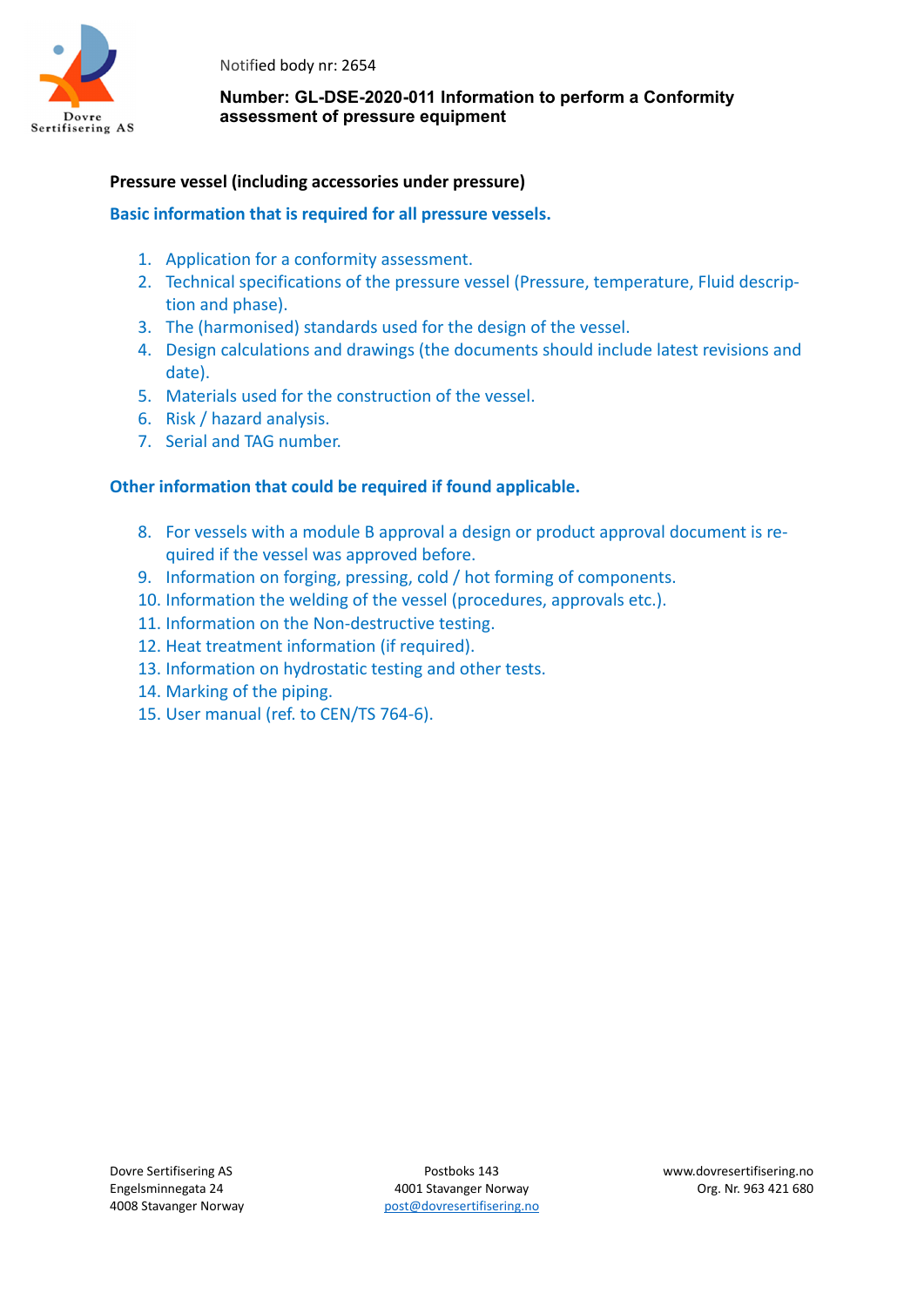

#### **Number: GL-DSE-2020-011 Information to perform a Conformity assessment of pressure equipment**

#### **Piping**

#### **Basic information that is required for all piping.**

- 1. Application for a conformity assessment.
- 2. Technical specifications of the piping (Pressure, temperature, Fluid description and phase).
- 3. The (harmonised) standards used for the design of the piping.
- 4. Design calculations and drawings (the documents should include latest revisions and date).
- 5. Materials used for the construction of the piping.
- 6. Risk / hazard analysis.
- 7. Serial and TAG number and marking of the piping.
- 8. Marking of the piping.

- 1. Drawings that show the supports and piping elevations.
- 2. Information on piping components (Valves, safety equipment).
- 3. Information on forging, pressing, cold / hot forming of components.
- 4. Stress and/ or flexibility analysis.
- 5. For piping with a module B approval a design or product approval document is required if the vessel was approved before.
- 6. Information the welding of the piping (procedures, approvals etc.).
- 7. Information on the Non-destructive testing.
- 8. Heat treatment information (if required).
- 9. Information on hydrostatic testing and other tests.
- 10. Quality plan (production, test and inspection).
- 11. User manual (ref. to CEN/TS 764-6).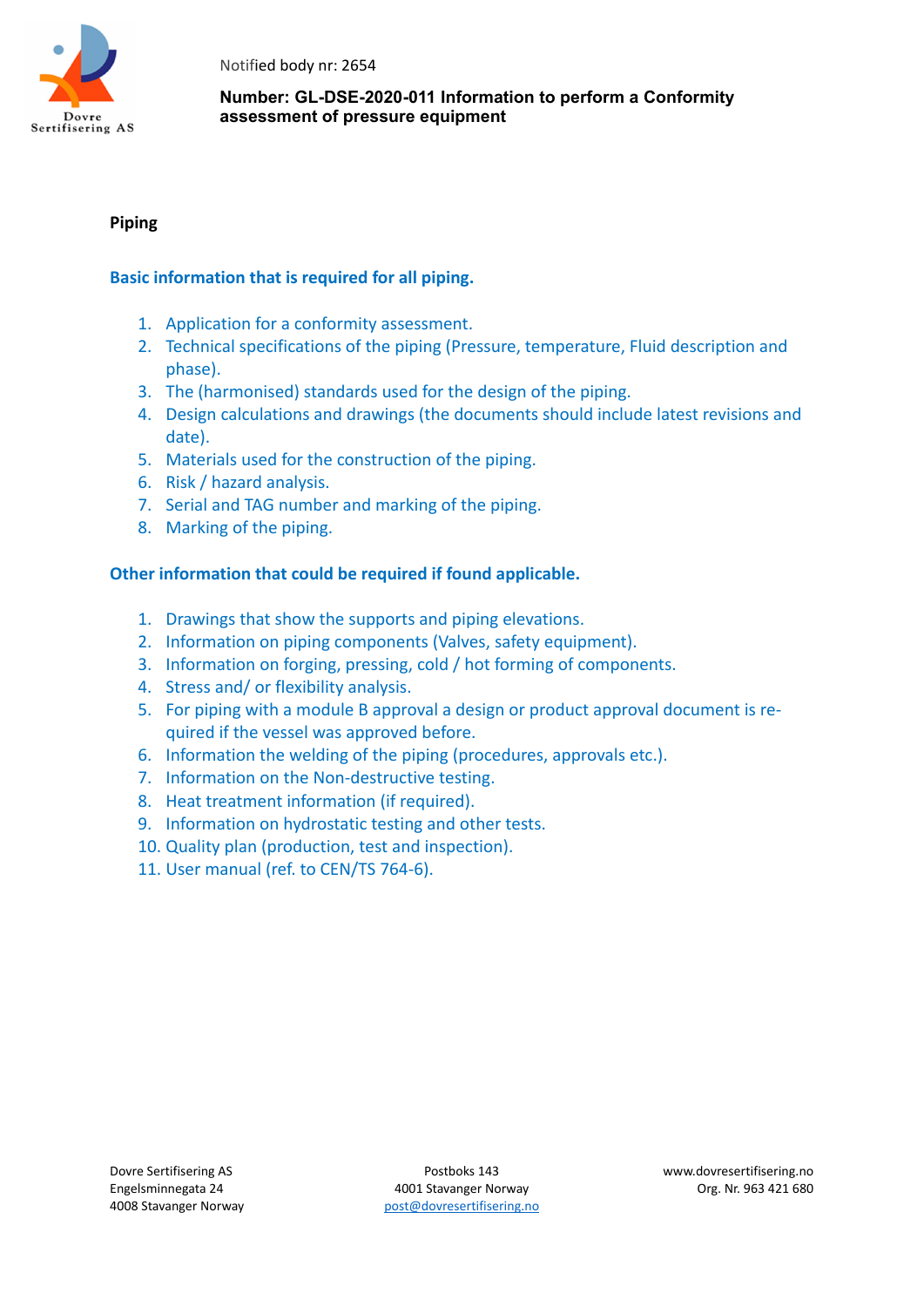

#### **Number: GL-DSE-2020-011 Information to perform a Conformity assessment of pressure equipment**

#### **Assemblies**

#### **Basic information that is required for all assemblies.**

- 1. Application for a conformity assessment.
- 2. Process description.
- 3. Complete overview of all substances in the system (if the system contains different substances).
- 4. Process flow diagram (PFD).
- 5. Piping & Instrumentation diagram (P&ID) or Engineering flow diagram (EFD).
- 6. The (harmonised) standards used for the design.
- 7. Classification list and line list.
- 8. Description of all safety features against exceeding the allowable limits (PSV, Flow limiters, Level control and instrumental safety).
- 9. CE documents of all separate pressure equipment where applicable.
- 10. Risk / hazard analysis.
- 11. Design calculations and drawings (the documents should include latest revisions and date).
- 12. Information on piping components (Valves, safety equipment).
- 13. User manual (ref. to CEN/TS 764-6).
- 14. Maintenance instructions.

- 1. Mass flow balance calculations.
- 2. SIL calculations.
- 3. Heat balance due to exothermal reactions.
- 4. Stress and/ or flexibility analysis.
- 5. Information on the supports and piping elevations.
- 6. Information the welding of the piping (procedures, approvals etc.).
- 7. Information on the Non-destructive testing.
- 8. Information on environmental conditions (loads, connected systems).
- 9. Information on all pressure generating equipment (pumps, compressors).
- 10. Calculation of flare system, flame arresters, blow off systems.
- 11. Heat treatment information (if required).
- 12. Information on drain and purge systems.
- 13. Information on hydrostatic testing and other tests.
- 14. Quality plan (production, test and inspection).
- 15. Marking of the piping.